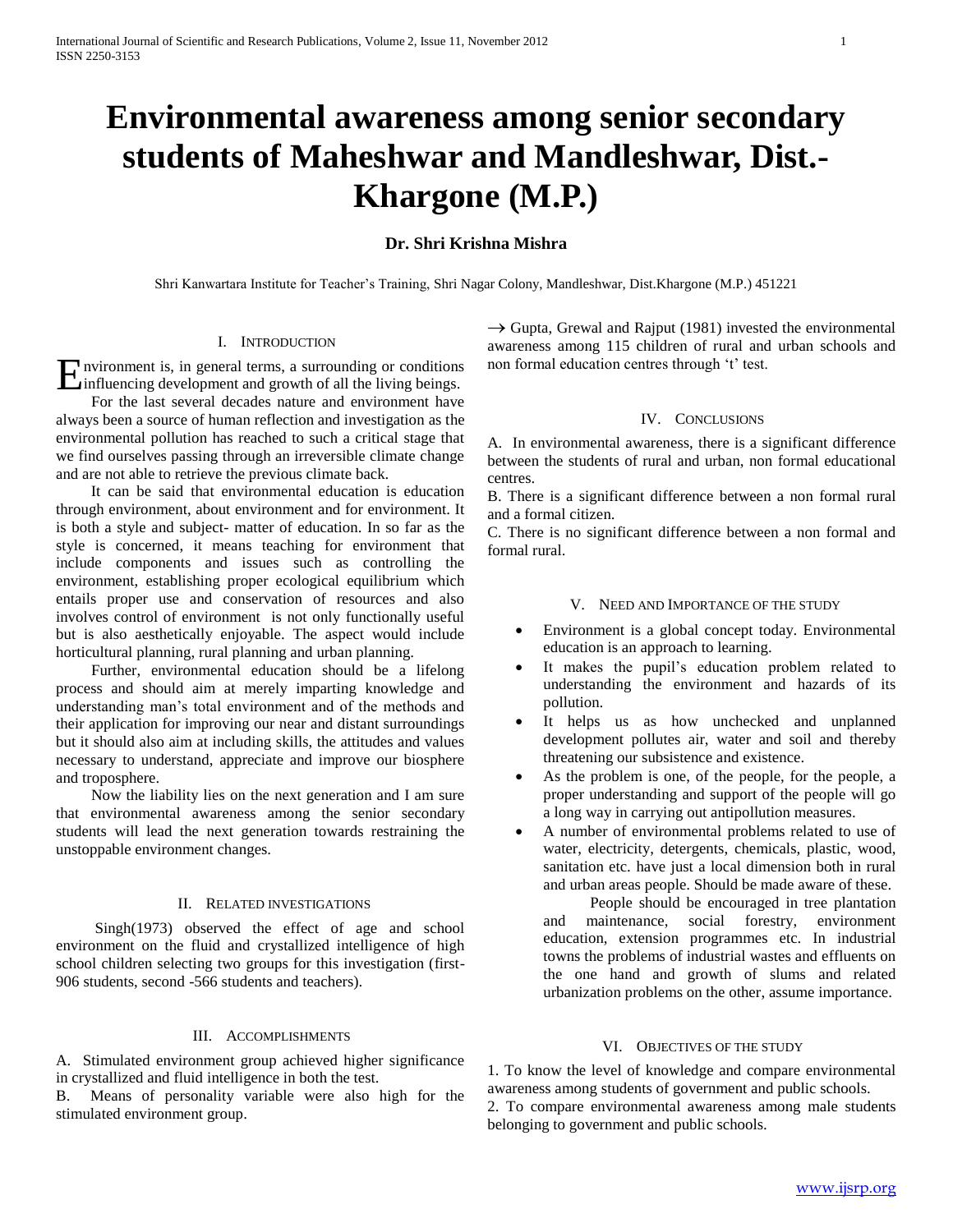3. To compare environmental awareness among female students of government and public schools.

4. To compare environmental awareness among students of arts and science groups of government schools.

5. To compare environmental awareness among students of arts and science groups of public schools.

6. To compare environmental awareness among high and low achieving students.

7. To compare environmental awareness among students who have and don"t have an access to media.

## VII. HYPOTHESIS

1. There exists a significant difference in the environmental awareness of students of government and public schools. There exists a significant difference in the environmental awareness among male students belonging to government and public schools.

2. There exists a significant difference in the environmental awareness among the male students belonging to government and public schools.

3. There exists a significant difference in the environmental awareness among the female students belonging to government and public schools.

4. There exists a significant difference in the environmental awareness among the arts and science students of government schools.

5. There exists a significant difference in the environmental awareness among the arts and science students of public schools. 6. There exists a significant difference in the environmental awareness among high and low achieving students.

7. There exists a significant difference in the environmental awareness among students who have and don"t have an access to media.

#### VIII. DELIMITATIONS OF THE STUDY

1. The present study in limited to a very small regions i.e. Maheshwar and Mandleshwar (Dist.Khargone, Madya Pradesh)

2. It has been further limited to students studying in Secondary schools only.

3. Students belonging to science and arts streams have been selected for the study.

4. The test of environmental awareness by Praveen Kumar Jha has been used for the collection of data.

5. The sample is limited to 160 students of Maheshwar and Mandleshwar (Distt-Khargone. Madhya Pradesh) for the study.

6. More often the researcher/investigator fails to do a thing as perfectly as he or she wishes to, due to the lack of resources, knowledge and expertise.

7. Study can also be done at college level and university level. But due to paucity of time and funds, it could not be possible.

## IX. RESEARCH METHODS

 The development of the problem for the present study has been traced in the light of theoretical and research background and the following steps of method and procedure adopted in conducting the study.

1. Design of the study:-

Under a broad canvas of survey method of research a questionnaire is made for survey.

2. Selection of sample:-

160 (80 from govt. schools and 80 from public schools) students at +2 level from various schools of Maheshwar and Mandleshwar.

3. Tools used:-

"Environment Awareness Ability Measure (EAAM) Test" by Praveen Kumar Jha is used for checking awareness towards environment.

4. Procedure of Data collection:-

# The test has 51items (including 43 positively and 8 negatively worded). A numerical weightage of 1 is assigned to the category agree in case of positive items and disagree in the case of negative items.

# To collect the data the investigator visited the various schools of Maheshwar and Mandleshwar personally.

5. Reliability of test

6. Validity of test

7. Statistical treatment

# The data were analysed with the help of suitable statistical techniques like Mean, Standard Deviation (SD), Standard Error of Mean and t-ratio.

# The following formulas were used to find out ………..

$$
M(Mean) = \sum X/N, \quad SD(\sigma = \sqrt{\sum x2/N})
$$

## X. SAMPLE SELECTION

## List of the school surveyed

1 Govt. Boys Sr. Secondary School, Maheshwar.

2 Govt. Girls Sr. Secondary School, Mandleshwar.

3 Kunvartara Sr. Secondary School, Mandleshwar.

4 St. Paul Sr. Secondary School, Mandleshwar.

## XI. FINDINGS

 $\rightarrow$ There is not significant difference on environmental awareness among students of public and govt. schools.

 $\rightarrow$ There is no significant difference on environmental awareness among male students of government and public schools at Sr. secondary level.

 $\rightarrow$ There is no significant difference on environmental awareness among male students of government and public schools at Sr. secondary level.

 $\rightarrow$ The science students are significantly higher than arts students of govt. schools. Science students are more aware about environmental problems in comparison to arts students.

 $\rightarrow$ The science students are significantly higher than arts students of public schools. Science students are more aware about environmental problems in comparison to arts students.